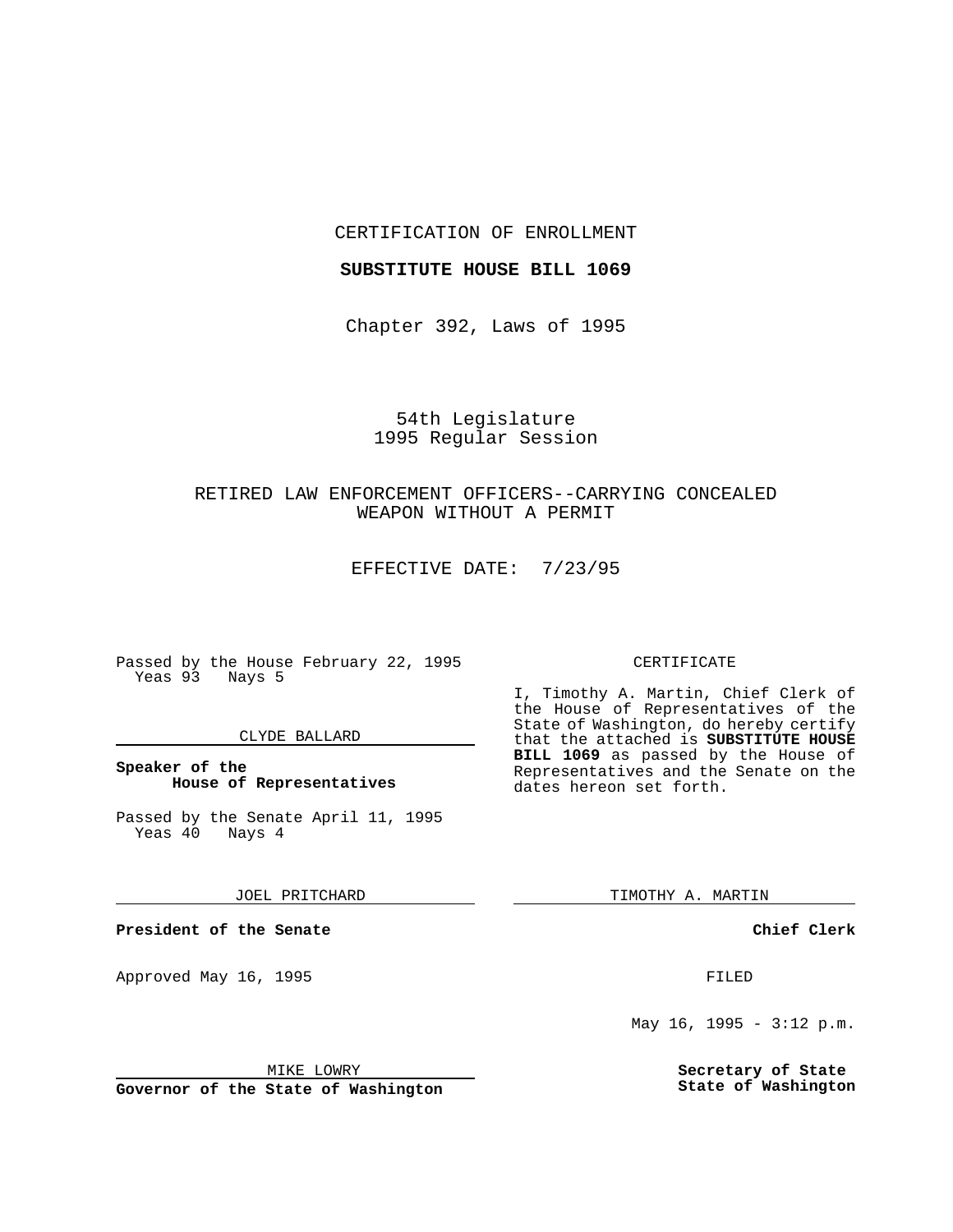# **SUBSTITUTE HOUSE BILL 1069** \_\_\_\_\_\_\_\_\_\_\_\_\_\_\_\_\_\_\_\_\_\_\_\_\_\_\_\_\_\_\_\_\_\_\_\_\_\_\_\_\_\_\_\_\_\_\_

\_\_\_\_\_\_\_\_\_\_\_\_\_\_\_\_\_\_\_\_\_\_\_\_\_\_\_\_\_\_\_\_\_\_\_\_\_\_\_\_\_\_\_\_\_\_\_

Passed Legislature - 1995 Regular Session

### **State of Washington 54th Legislature 1995 Regular Session**

**By** House Committee on Law & Justice (originally sponsored by Representatives Delvin, Wolfe, Mielke, Ebersole, Ballasiotes, Sheldon, Mastin, Carlson, McMorris, Carrell, Robertson, Hickel, Sheahan, Reams, Benton, Padden, Boldt, Hargrove, Chandler, McMahan, Cairnes, Clements, Chappell, Buck, Campbell, L. Thomas, Johnson, Backlund, Cooke, Conway, Kessler, Costa, Mulliken, Kremen, Dickerson, Quall, Basich, Fuhrman, Morris, Huff, Mitchell, Honeyford, Pennington, Elliot, Schoesler, D. Schmidt, Dyer and Appelwick)

Read first time 02/08/95.

1 AN ACT Relating to exceptions to restrictions on carrying firearms; 2 and amending RCW 9.41.060.

3 BE IT ENACTED BY THE LEGISLATURE OF THE STATE OF WASHINGTON:

4 **Sec. 1.** RCW 9.41.060 and 1994 sp.s. c 7 s 406 are each amended to 5 read as follows:

6 The provisions of RCW 9.41.050 shall not apply to:

7 (1) Marshals, sheriffs, prison or jail wardens or their deputies, 8 or other law enforcement officers;

9 (2) Members of the armed forces of the United States or of the 10 national guard or organized reserves, when on duty;

11 (3) Officers or employees of the United States duly authorized to 12 carry a concealed pistol;

 (4) Any person engaged in the business of manufacturing, repairing, or dealing in firearms, or the agent or representative of the person, if possessing, using, or carrying a pistol in the usual or ordinary course of the business;

17 (5) Regularly enrolled members of any organization duly authorized 18 to purchase or receive pistols from the United States or from this 19 state;